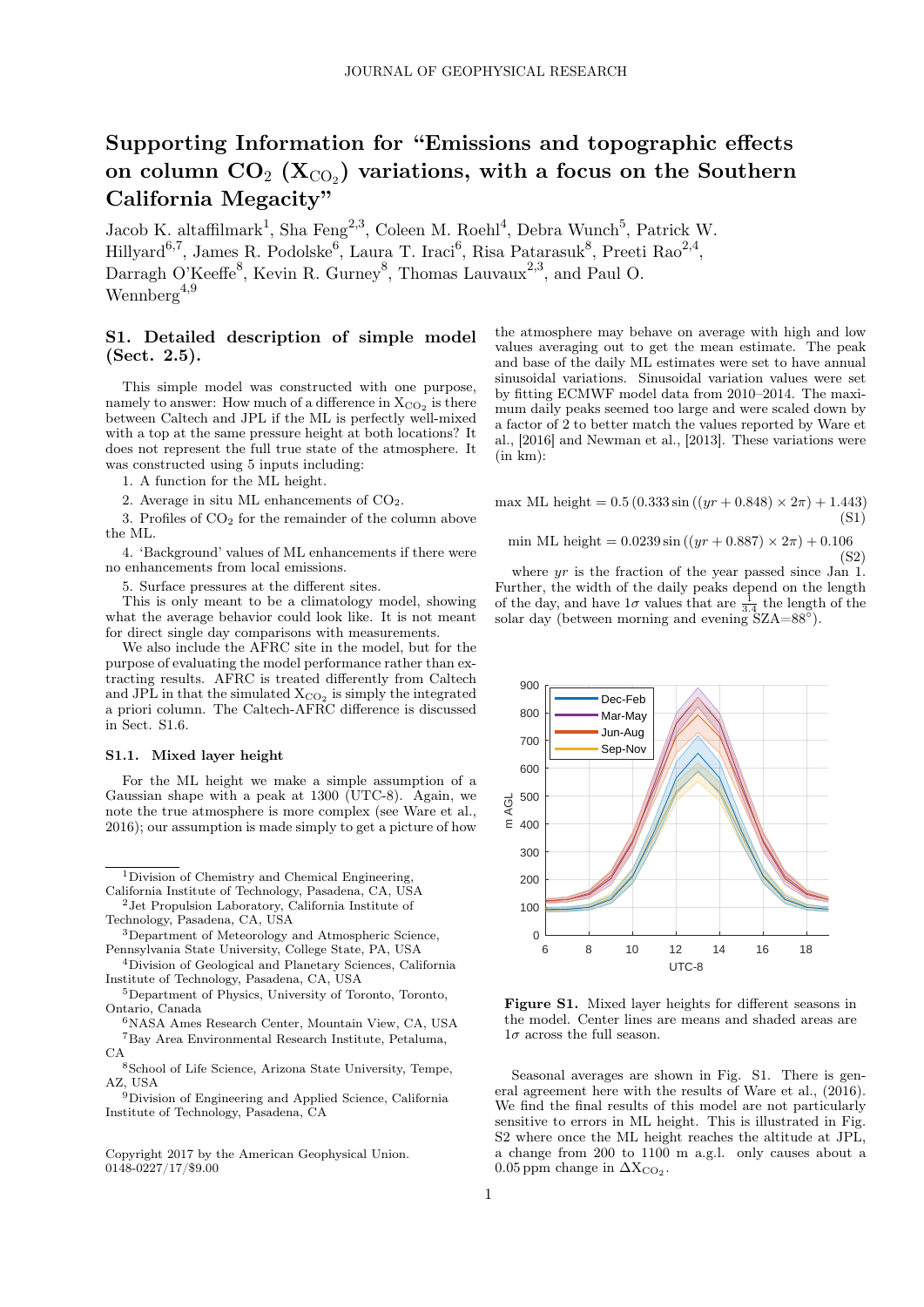

Figure S2.  $X_{CO_2}$  differences for different mixed layer heights (above Caltech). The black line indicates the difference in altitude between the 2 sites. Data are from 1 June 2013 with a fixed 30 ppm  $CO<sub>2</sub>$  surface enhancement. Note the difference in scale compared to Caltech−AFRC.

## S1.2. ML  $CO<sub>2</sub>$  enhancement



Figure S3. Parameterized average mixed layer  $CO<sub>2</sub>$  enhancements at Caltech. The black line is from Newman et al., (2013) using data from May–June 2010. Dashed lines indicate the 25th, 50th, and 75th percentiles.

The true average ML  $CO<sub>2</sub>$  enhancement is a complex function of biosphere activity, fossil fuel emissions, dilution from an increased ML volume, and vertical extent of mixing. We do not attempt to account for all of these individually. Instead, we make approximations in our model here based on the average diurnal behavior noted by Newman et al., [2013] and McKain et al., [2012]. We create a lookup table, with estimates of diurnal profiles for each month with some added noise. These profiles have draw-down during the daytime, as shown in Fig. S3. We added additional fossil fuel emissions to the ML enhancement as compared to Newman et al., [2013] because during May–June 2010 when they made their measurements meteorology conditions were atypical which resulted in lower pollution levels than normal

[Hersey et al., 2013]. Other months have larger enhancements from less biospheric uptake and a shallower ML.

Despite the generalization of the surface  $CO<sub>2</sub>$  behavior at Caltech, the median of 17 ppm is within the 50% confidence interval of the full and mid-day medians noted by Verhulst et al., [2016] at both the USC and FUL sites. Any median value in the 10–20 ppm range would match this criteria.



**Figure S4.** Depiction of what the Caltech-JPL  $X_{CO_2}$ differences would be for various ML heights and  $CO<sub>2</sub>$  enhancements using 20 May as a test day. Gray and black isopleths are for fixed differences that would be seen for Caltech-JPL and Caltech-AFRC respectively. The green dots are for values observed by Newman et al., (2013). Pink arrows are from constraining values based on the average behavior of the Caltech-JPL and Caltech-AFRC differences (where the isopleths cross for each pair of hourly averaged points).

Figure S4 can be thought of as a lookup table for what the difference in  $X_{CO_2}$  between Caltech and JPL would be for different ML heights and surface  $CO<sub>2</sub>$  enhancements. Note that for ML heights that are 200 m or higher, there is much greater sensitivity for the range of surface  $CO<sub>2</sub>$  values (left and right) than there is for ML height (up and down).

#### S1.3. CO<sub>2</sub> profiles

Profiles for the remainder of the column are from TCCON a priori mixing ratio profiles. These are the base estimate profiles used in the GGG algorithm when fitting spectra. They are generated based on the secular  $CO<sub>2</sub>$  increase with annual variation that depends on latitude. Upper parts of the profiles are adjusted for shifts in the tropopause height. In conjunction with the mixing ratios, profiles are generated that include the pressure at different atmospheric levels based on NCEP/NCAR reanalysis data.

For the AFRC site, the column abundances are calculated by integrating the a priori columns.

### S1.4. 'Background'  $CO<sub>2</sub>$  values

'Background' CO<sup>2</sup> levels are estimated from a pressure weighted average between 5–9 km in the a priori mixing ratios of  $CO<sub>2</sub>$ . They are an estimate of how much  $CO<sub>2</sub>$  would be seen at the surface without local emissions.